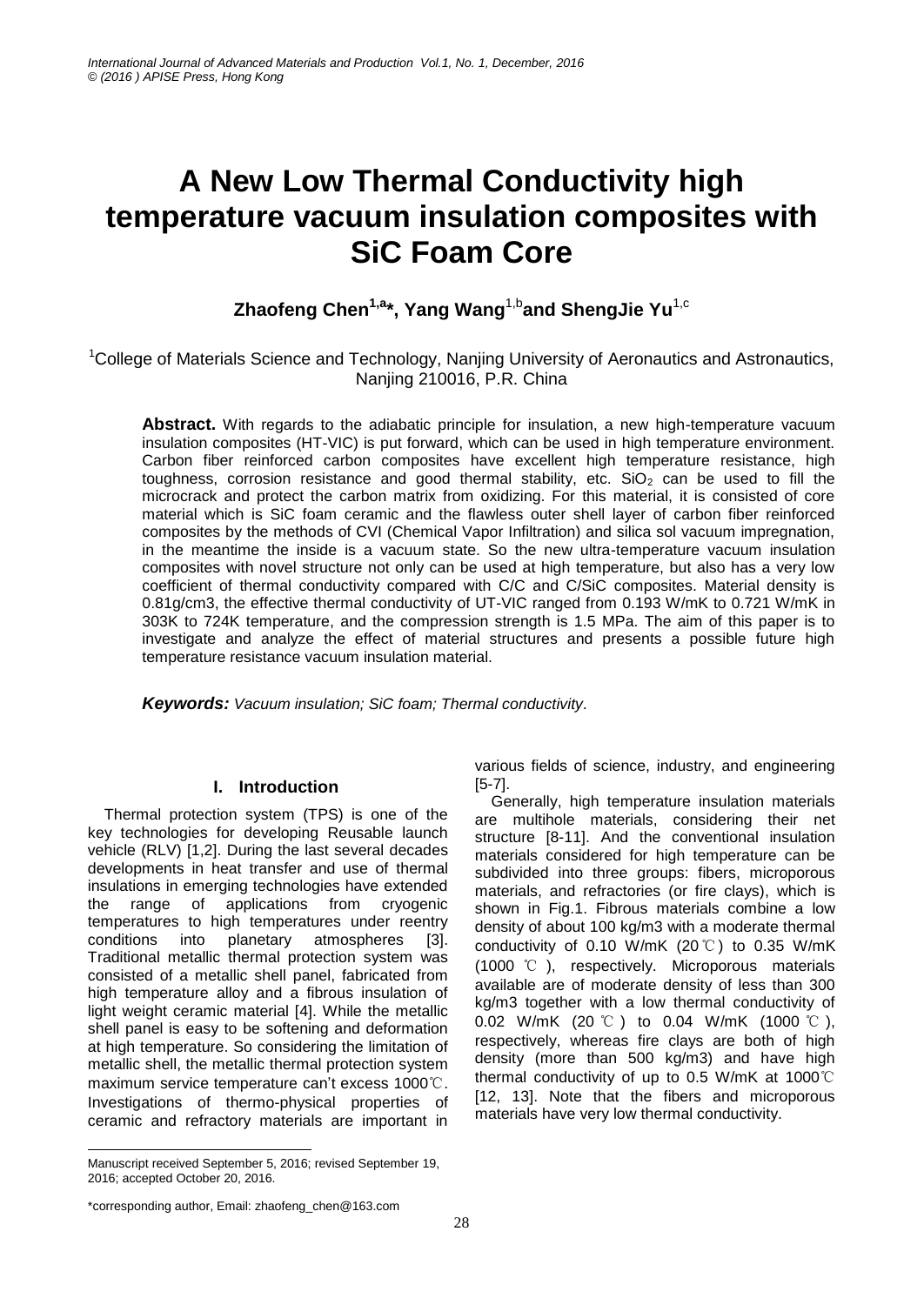

**Figure 1.** Conventional insulation materials classification

In this paper, the aim was to put forward a new high-temperature vacuum insulation composites (HT-VIC) which our group had reported before [14,15]. This composites design was used experience of adiabatic structure and the principle of vacuum insulation panel (VIP) for reference [16]. Figure 2 shown the physical diagram and schematic diagram of HT-VIC section. With regarding to the adiabatic principle for insulation, the inside of this composite was vacuum state which can be responsible for the reduction of the gaseous convection and conduction. Open cell SiC ceramic foam can be used as effective thermal insulation for high-temperature applications, which consists of a highly porous solid material. On the outside, carbon fiber reinforced ceramic matrix composites was used as a sealing layer, which had good thermal stability, oxidation resistance and excellent ablation resistance. This new composites with lighter and lower thermal conductivity have advanced innovation in high temperature insulation field and will have a great potential to substitute for conventional ceramic tiles to protect heat vulnerable regions of a launch vehicle such a space shuttle.



### **II. Experimental details**

Raw materials, including core materials and carbon fiber sheet (CFS) (prepared in Changsha, PR China) were used in this study. SiC-matrix foam ceramics used as core materials with dimensions of 150 mm×150 mm×22 mm were provided by Suzhou DeXin Advanced Ceramics Co., LTD (Suzhou, PR China), which the porosity was 85%. Figure 3 has described the main manufacturing steps of HT-VIC. In the first step, In order to prevent the PyC permeating the core material, 0.03 mm thick carbon paper was used as blocked layer attaching to the innermost carbon fiber sheet. Then the core materials were wrapped by 3-5 multilayer CFS. Third step, the setting agent was used to fix each sheet to avoid the gaps between layers. Fourth and final step further contained two processes. (I) Deposition of PyC at initial carbonfiber sheet by Chemical Vapor Infiltration (CVI) for 400 h to get a relatively dense sealing layer. (II) Densification, sealing and vacuum creation at the same time. The composites were manufactured by silica-sol infiltration sintering (SIS) method that included vacuum infiltrationand vacuum sintering processes in an vacuum oven (10<sup>-1</sup>Pa) at 450℃ for 2 h. The whole processes were repeated 15 times to enhance the density of the composites.



**Figure 2.** Physical diagram and schematic diagram of HT-VIC section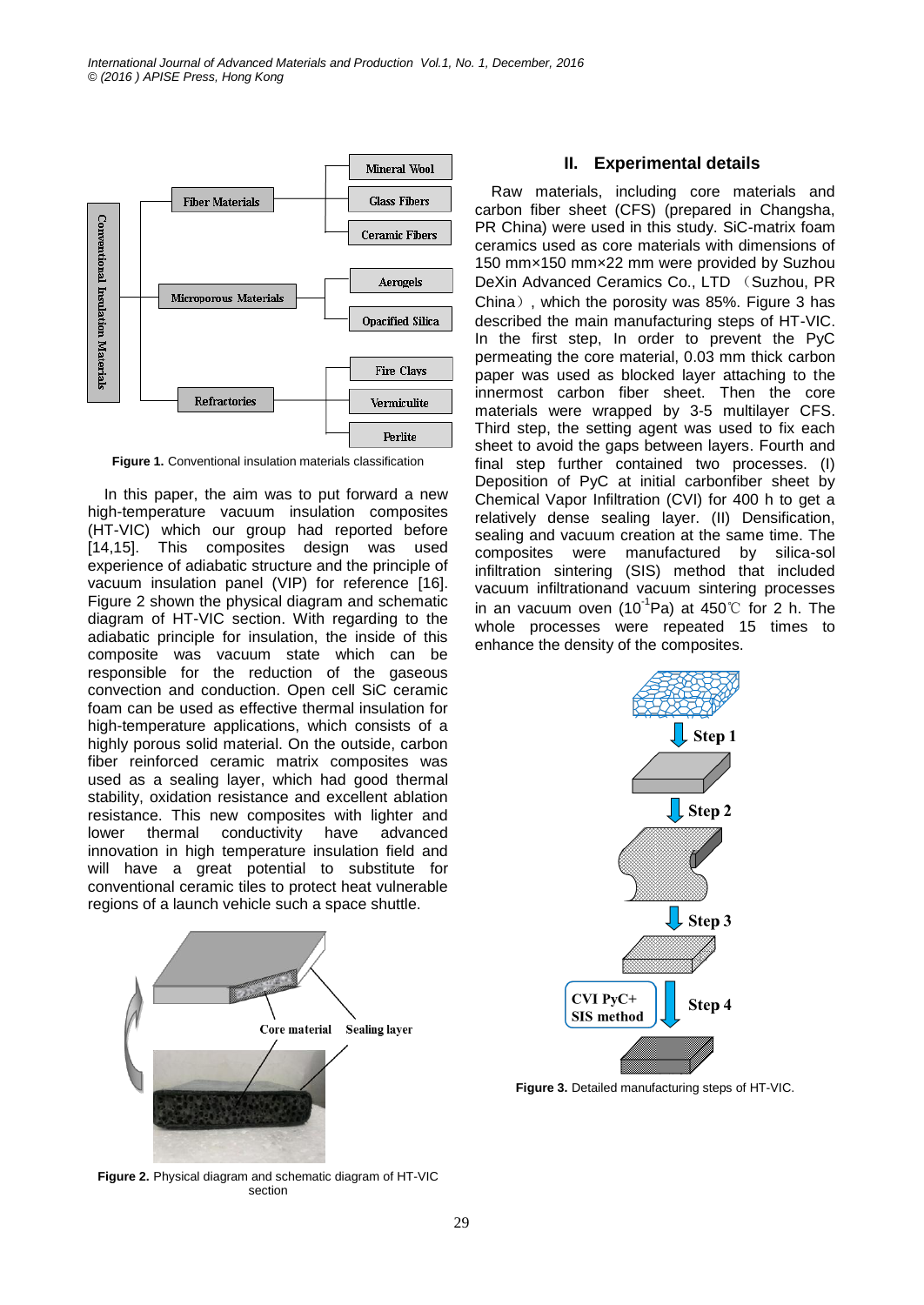*International Journal of Advanced Materials and Production Vol.1, No. 1, December, 2016 © (2016 ) APISE Press, Hong Kong*



**Figure 4.** Schematic diagram of the water flow plate method apparatue.

After deposition, Effective thermal conductivity measurement was used water flow plate method, according to ASTM E422-05 standard [17]. As shown in Figure 4, the apparatus was heated up to the test temperature in accordance with the rules. After reaching the steady state, measuring sample hot and cold surface temperature, water flow and the water temperature differencecan calculate the effective thermal conductivity of material according to the following formula.

 $\lambda = Q \cdot \delta / (A \cdot \Delta T)$  (1) Where  $\lambda$  is the effective thermal conductivity of material (W/(m•K)), Q is heat of water absorption per unit time (W), δ is the sample thickness (m), A is the sample area ( $m^2$ ),  $\Delta T$  is the hot and cold surface temperature difference.The heat of water absorption is proportional to the specific heat of water, water flow and water temperature rise.

$$
Q = C \cdot m \cdot \Delta t \tag{2}
$$

Where C is the specific heat of water  $(J/(g \cdot K))$ , m is the water flow (g/s),  $Δt$  is water temperature rise (K).

## **III. Results and discussion**

*A. Microstructure characteristics of the composites*





**Figure 5.** Microstructure of composites in different processing period: (a) before infiltrated with silica-sol; (b) after infiltrated with silica-sol; (c) the microstructure of sealing layer under higher magnification.

The pore morphology, size, distribution and content have significant effects on the thermal properties and heat conduct behavior. The shape of the pores is dominated by the fiber architecture at the inter yarn levels. Within each yarn, the progressive coating of the fibers creates longitudinal pores extending along the fibers. In low pressure chemical vapor infiltration (LPCVI) process, the infiltration of the pores is mainly dependent on the diffusion of the gaseous reactant. The C/C layer composites samples are mainly combine of two basic pores types: inter-fiber pores, between fibers in a bundle; inter-bundle pores, between fiber bundles in afabric layer. In the LPCVI process, the smaller inter-fiber pore scan be easily filled by silicon carbide (CVI-PyC), but the larger inter-bundle is difficult to be completely densified because of both the slow deposition and the surface crust. Figure 5(a) shows the microstructure of C/C composites before infiltrated with silica-sol. From this micrograph, it is easy to find out that only the inter-fiber pores, between fibersin a bundle, within the CVI composites is infiltrated with CVI PyC. However, the inter-bundle pores between fiber bundles in a fabric layer are still remained. Figure 4 (b) shows the microstructure of composites after infiltrated with silica-sol. The micropores has been filled by silica. And it was more denser than that without impregnating silicasol. Figure 5 (c) shows the microstructure of sealing layer under higher magnification. From the Figure 5 (c), it is easy to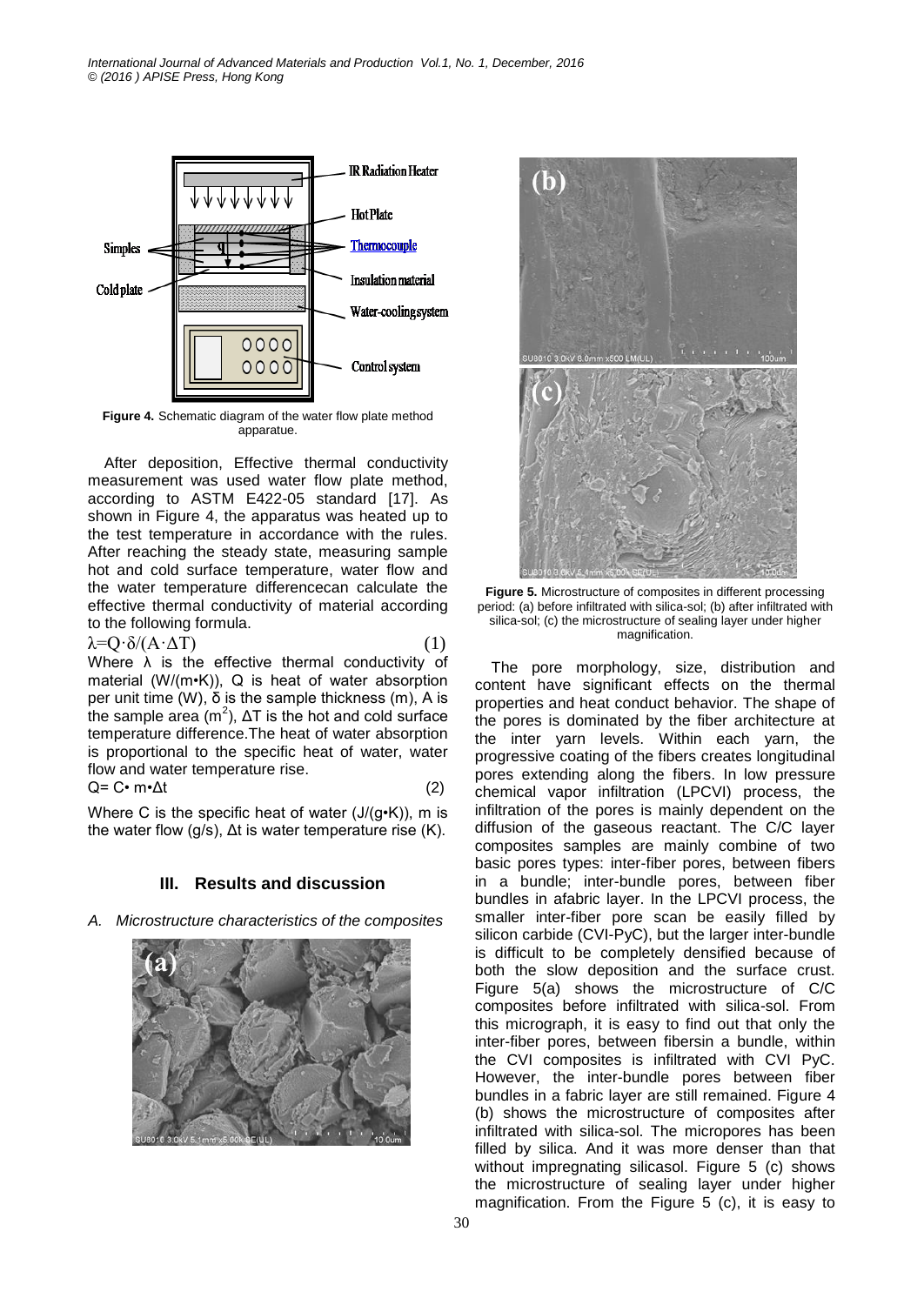find out that both the inter-fiber pores and interbundle pores within the composites are infiltrated with sintered  $SiO<sub>2</sub>$ . Thus, the sealing layer is densified by CVI and SIS methods completely.

*B. Compressive loading*



**Figure 6.** Compressive loading-displacement curve

Figure 6 shows the compressive loadingdisplacement curve of samples, while the SiC core materials play the main role to compressive strength of samples that is determined by the porosity and thickness of SiC skeleton. The average value of compressive strength of the samples was 7.5 MPa at room temperature. The load–displacement curve (see Figure 6) could be divided into three stages. At I stage, there was tiny load. Due to the initial load worked on the outer layer and the certain gaps had existed between the outer and core material. As the increase of displacement, gap disappeared gradually, then the load increased fast. At II stage, the mechanical behavior of the samples was nonlinear elastic. As the increase of load, the initial microcracks grow and expand in the SiC skeleton (Figure 6a). When the microcracks reach the surface of skeleton, fracture occurs. At III stage, the load presented a zigzag curve. It meant the SiC skeleton started to fracture with the increase in displacement. In aero b, a few of skeleton had fractured, while the other were intact (seen in Figure 6b), so the load could continue to increase. In aero c, the material showed a distinct and sudden stress drops with the increase in displacement. In this case, the most SiC skeleton underwent significant fracturing, it can be seen in Figure 6c. In aero d, with the displacement increase, fractured skeleton lapped joint together, as shown in Figure 6d, which leaded to the load increase again. However, with the displacement increased further, SiC skeleton fractured completely, the load decreased finally.

#### *C. Effective thermal conductivity analysis*

For the porous material, the heat transfer is mainly composed of gas heat convection  $\lambda_c$  and heat conduction  $\lambda_q$ , solid skeleton heat conduction  $λ<sub>s</sub>$  as well as the thermal radiation  $λ<sub>r</sub>$  of four parts, which can be exhibited by the expression [18,19].

$$
\lambda_{\rm e} = \lambda_{\rm c} + \lambda_{\rm g} + \lambda_{\rm s} + \lambda_{\rm r} \tag{3}
$$

Figure 7 illustrates representative results of measurements with the ordinate showing the effective thermal conductivity in [W/mK] for UT-VIC, compared to SiC ceramic foam. The abscissa is the temperatures  $T_R$  in [K]. It could be seen both of them increased with the temperature, especially when the temperature was above 373K, the curve of effective thermal conductivity slope was greater. It was because the radiation became the dominant mode of heat transfer in the high temperature [9], when the temperature was below 373K, solid SiC skeleton heat conduction played the main role. Actually, the radiation contribution to the thermal conductivity in porous materials is a relation of the radiation temperature  $T_R$  to the third power which can be estimated by the expression [20]

$$
\lambda r = 4\sigma_B \epsilon n^2 dT_R^3, \tag{4}
$$

In which  $\sigma_B$  is the Stefan–Boltzmann constant, ε the emissivity, n the refraction index and d is the pore diameter.



**Figure 7.** Temperature dependence of the effective thermal conductivity of UT-VIC, compared to SiC ceramic foam

Considering the thermal conductivity measurement in a static environment, gas diffusion velocity in pores is zero, Reynolds number  $R_e$  is below 22, which can clearly ignored the effect of gas heat convection  $\lambda_c$  on the effective thermal conductivity [21]. The gas conductivity  $\lambda_{g}$  is related to the conductivity at ambient pressure  $(\lambda_0)$  in the bulk and the Knudsen number which is defined by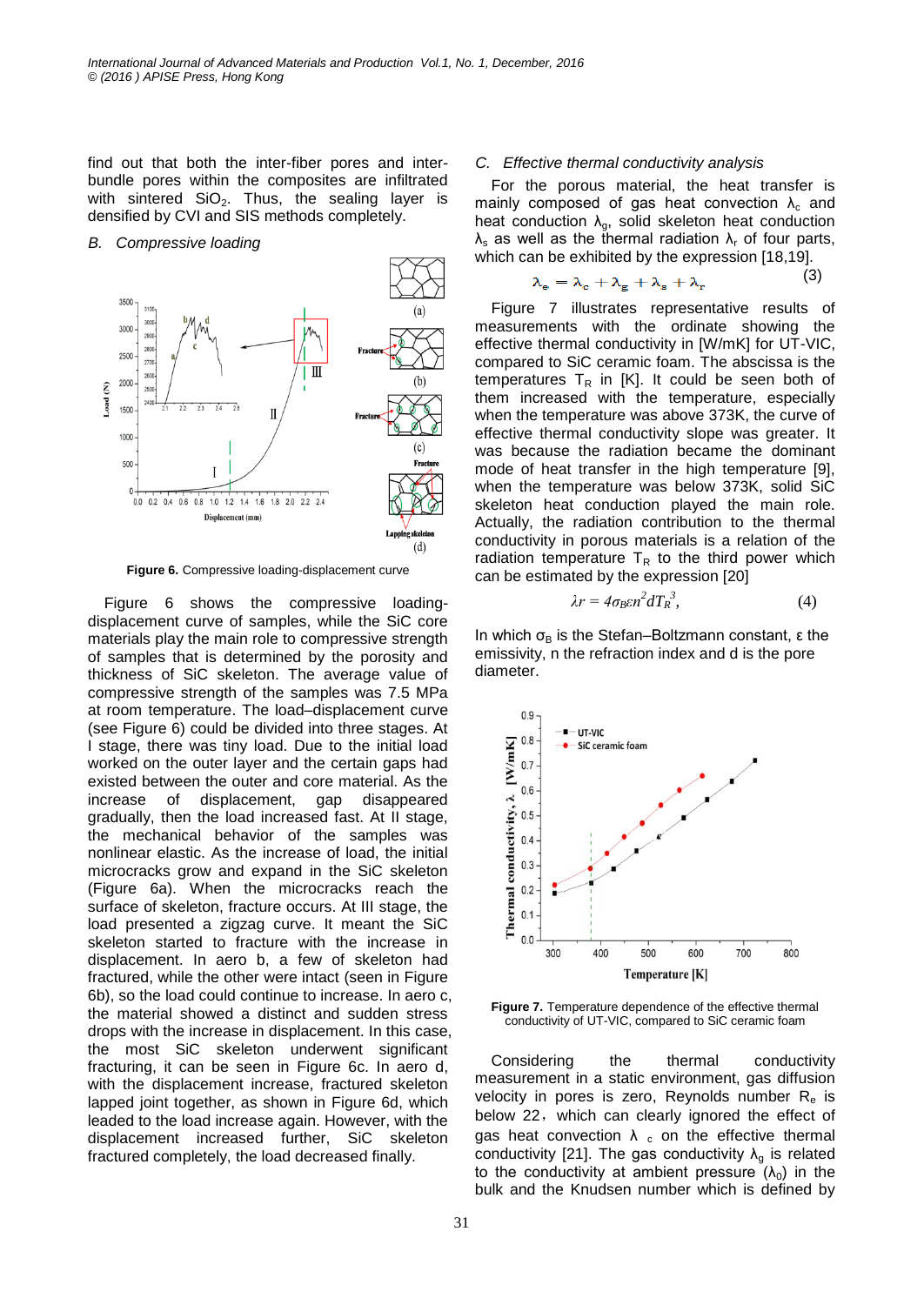the expression  $K_n=$  lm/d where lm is the mean free path of the gas and d is the pore diameter by [13]:

$$
\lambda_{g} = \frac{\lambda_{o}}{1 + 2\beta K_{n}} \tag{5}
$$

Where β is a coefficient equal to 1.5 for air.  $λ_0$  is a function of temperature. According to Handbook of Chemistry Physical Properties (2002) [22], at atmospheric pressure, the coefficient of thermal conductivity of dry air  $(\lambda_0)$  from 273 to 1373K has been given. Since there is no exact formula to calculate  $\lambda_0$ , all these thermal conductivity datum of dry air were well fitted by MATLAB software to be a nonlinear expression of temperature (T):

$$
\lambda_0(T) = a \, T^b \tag{6}
$$

Where a about 3.93559×10-4, b about 0.74588, T is in degrees Kelvin. In the experiments shown in Figure 7, the effective thermal conductivity of UT-VIC ranged from 0.193W/mK to 0.721W/mK in 303K to 724K temperature, compared to that of SiC ceramic foam ranged from 0.223W/mK to 0.664W/mK in 303K to 613K, which is 13.5-23.3% lower than that of SiC ceramic foam core materials. It should be emphasized the internal vacuum in composite, gas heat convection and heat conduction are not existed, result in some decline of effective thermal conductivity. However, owing to the intrinsic high thermal conductivity of SiC material (42.5W/mK at 400K for 21.7% porosity) [22], the heat was mainly passed through the SiC foam skeleton, coupled with thermal bridge effect of sealing layer, leading to the thermal conductivity of composites decreased unconspicuously after vacuum inside. Based on this, the relationship between vacuum degree and solid skeleton heat conduction will be researched in the next step.

## **IV. Conclusion**

In this work, new ultra-temperature vacuum insulation composites with vacuum inside were successfully fabricated by CVI PyC+silicasolinfiltration-sintering method. The effective thermal conductivity of SiC ceramic foam and UT-VIC were investigated experimentally. First, both of them increased with the temperature due to the radiation mechanism. Considering vacuum inside, gas heat convection and heat conduction were not existed, the effective thermal conductivity of UT-VIC ranged from 0.193W/mK to 0.721W/mK in 303K to 724K temperature, compared to that of SiC ceramic foam ranged from 0.223W/mK to 0.664W/mK in 303K to 613K, which is 13.5-23.3% lower than that of SiC ceramic foam core materials.

## **V. Acknowledgment**

The present work was supported by the Funding of Jiangsu Innovation Program for Graduate Education (the Fundamental Research Funds for the Central Universities, KYLX15\_0308 and Priority Academic Program Develop-ment of Jiangsu Higher Education Institutions.

## **VI. References**

- [1] O. Mesalhy, K. Lafdi, A. Elgafy, "Carbon foam matrices saturated with PCM for thermal protection purposes," *Carbon,* vol. 44, pp. 2080–2088, 2006.
- [2] S.Y. Zhao, B.M. Zhang, X.D. He, "Temperature and pressure dependent effective thermal conductivity of fibrous insulation," *International Journal of Thermal Sciences*, vol. 48, pp. 440–448, 2009.
- [3] M. Spinnler, E.R.F. Winter, R. Viskanta, "Studies on hightemperature multilayer thermal insulations," *International Journal of Heat and Mass Transfer*, vol. 47, pp. 1305-1312, 2004.
- [4] M.L. Blosser, R.R. Chen, I.H. Schmidt, J.T. Dorsey, C.C. Poteet, R.K. Bird, "Advanced metallic thermal protection system development," *40th AIAA Aerospace Sciences Meeting and Exhibit*, pp. 2002-0504, 2002.
- [5] E.N. Lencoe, R.N. Katz, and J.J. Burke, Ceramics for High Performance Application. Plenum Press, New York, 1983.
- [6] N.P. Cheremisinoff, Handbook of Ceramics and Composites. Vols. 1-3. Marcel Dekker, New York, 1990.
- [7] H.G. Hocking and P.S. Sidky, Metallic and Ceramic Coating, Production. High Temperature Properties and Application, Wiley, New York, 1984.
- [8] P. Colombo, "Conventional and novel processing methods for cellular ceramics," *Philosophical Transactions of the Royal Society A Mathematical Physical & Engineering Sciences*, vol. 364, pp. 109-124, 2006.
- [9] J. Khedari, B. Suttisonk, N. Partinthong, J. Hirunlabh, "New lightweight composite construction materials with low thermal conductivity," *Cement & Concrete Composites*, vol. 23, pp. 65–70, 2001.
- [10] E. Litovsky, M. Shapiro, A. Shavit, "Gas pressure and temperature dependences of thermal conductivity of porous ceramic materials: Part 2, Refractories and ceramics with porosity exceeding 30%," *Journal of the American Ceramic Society,* vol. 79, pp. 1366–1376, 1996.
- [11] Z. Živcová, E. Gregorová, W. Pabst, D.S. Smith. "Thermal conductivity of porous alumina ceramics prepared using starch as a pore-forming agent," *Journal of the European Ceramic Society*, vol. 29, pp. 347–353, 2009..
- [12] M. Spinnler, E.R.F. Winter, R. Viskanta, "Studies on hightemperature multilayer thermal insulations," *International Journal of Heat and Mass Transfer*, vol. 47 pp. 1305-1312, 2004.
- [13] B. Nait-Ali, K. Haberko, H. Vesteghem, "Thermal conductivity of highly porous zirconia," *Journal of the European Ceramic Society*, vol. 26, pp. 3567-3574, 2006.
- [14] Y. Wang, Z.F. Chen, Z.Z. Gu, H.M. Sun, J.Y. Shen, L.L. Nie, "Preparation and ther-mal performance analysis of novel multilayer cladding structure composites," *Material and Design*, vol. 86, pp. 633–639, 2015.
- [15] Y. Wang, Z. F. Chen, S. J. Yu, M. U. Saeed, R. Y. Luo, "Preparation and characterization of new-type hightemperature vacuum insulation composites with graphite felt core material," *Material and Design*. Vol. 99, pp. 369-377, 2016.